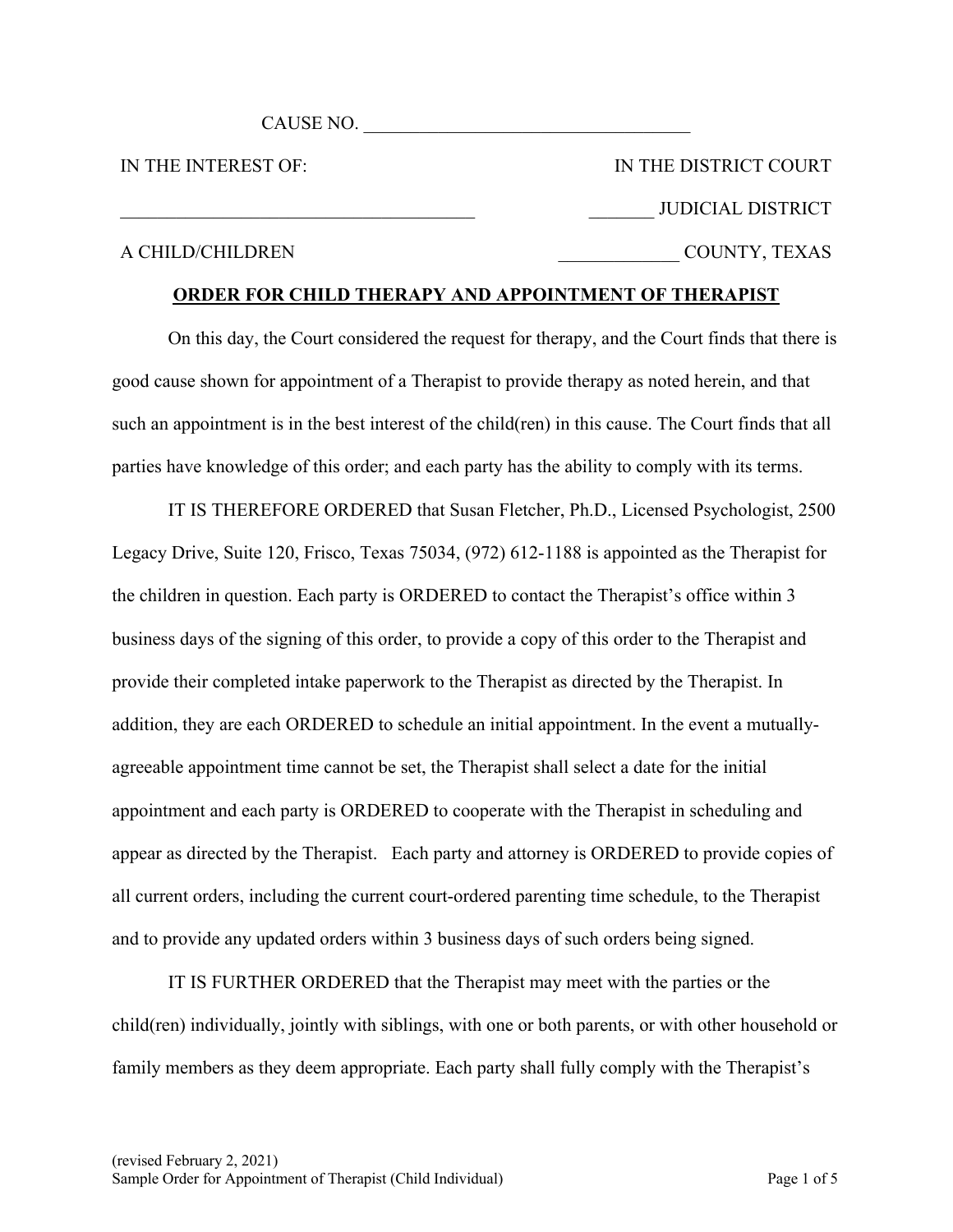requests in conducting therapy, including, but not limited to, ensuring that the child(ren) are transported to and from scheduled appointments in a timely manner and exercising parental authority to require that the child(ren) attend and cooperate with counseling treatments and interventions. The duration, frequency, location, and persons in attendance for each session with the Therapist shall be left to the discretion of the Therapist, who is specifically authorized to notify the Court if any party is failing to comply with the spirit or letter of this order or other orders of the Court.

IT IS ORDERED that each parent shall cause the child(ren) to be transported to any appointment that is scheduled by the Therapist during that parent's possession time, even if those sessions do not involve that parent, or even if those sessions involve the other parent. If specifically requested by the Therapist, a parent may bring the child when it is not that parent's possession time, picking the child up and returning the child to their school, daycare, or other location at the time and manner designated by the Therapist.

### **COMMUNICATION**

IT IS ORDERED that the Therapist may communicate and share information with the parties, the parties' attorneys, or any other professional in connection with this litigation as deemed necessary by the Therapist.

IT IS ORDERED the parties shall execute any authorizations as requested by the Therapist to enable the Therapist to receive or provide information about the parties or the children in question. The parties shall notify the Therapist in writing within 24 hours of any changes in their contact information, legal representation, residency, or occupants of their home.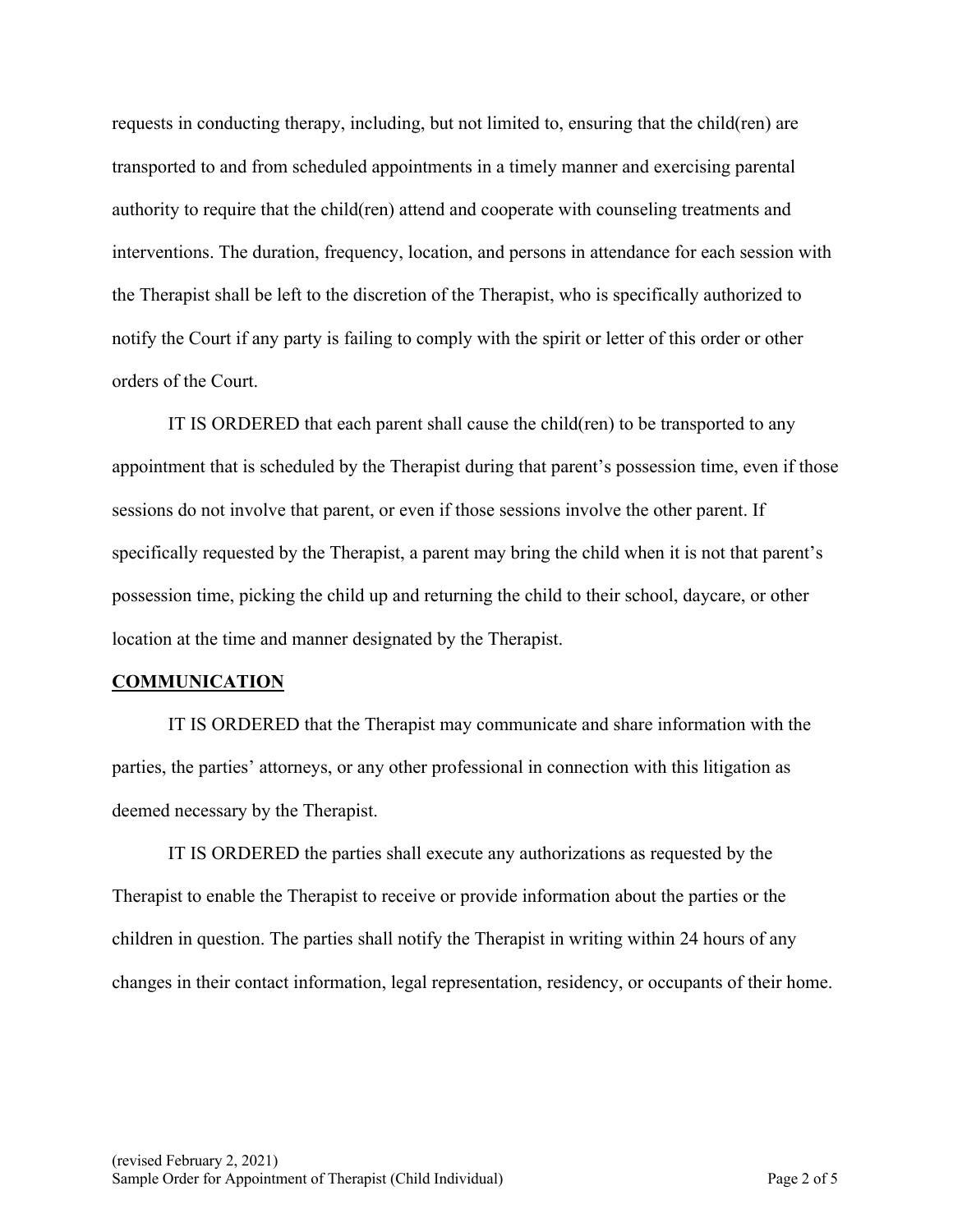IT IS ORDERED that the Therapist shall have access to the parties' Our Family Wizard accounts. The parties are ORDERED to complete whatever forms are necessary for the Therapist to have such access.

# **PAYMENT**

IT IS ORDERED that the expense of the counseling services shall be divided between the parties as follows:  $\frac{9}{2}$  Petitioner  $\frac{9}{2}$  Respondent, with the exception that the Therapist may assess to each party a pro rata share for time expended for reviewing documentation, out-of-session time, and other individual services.

Each party is ORDERED to pay his or her portions of the initial retainer and fees directly to the Therapist within seven days of the Therapist's request for payment, and each party is ORDERED to pay any additional amounts due directly to the Therapist within seven days of the Therapist's request for payment. If a parent cancels a therapy session less than 72 hours prior to the scheduled session time or fails to bring the child(ren) to a scheduled appointment during that parent's period of possession, that parent shall be responsible for 100% of the cancellation fees.

The foregoing payment provisions apply except for the following situations: *[choose one or more as appropriate; check which apply]*

 $\Box$  Joint sessions with both parents. If both parties participate in a joint session, with or without the child(ren) in question, the cost shall be equally divided between the parties.

 $\Box$  Individual sessions with a parent. If a parent has an individual session with the Therapist, with or without the child(ren) in question, the parent shall pay 100% of the cost of such sessions.

 $\Box$  Review of documents. If a party, the party's legal counsel, or anyone acting on the party's behalf, requests that the Therapist review any documents, that party shall pay 100% of the cost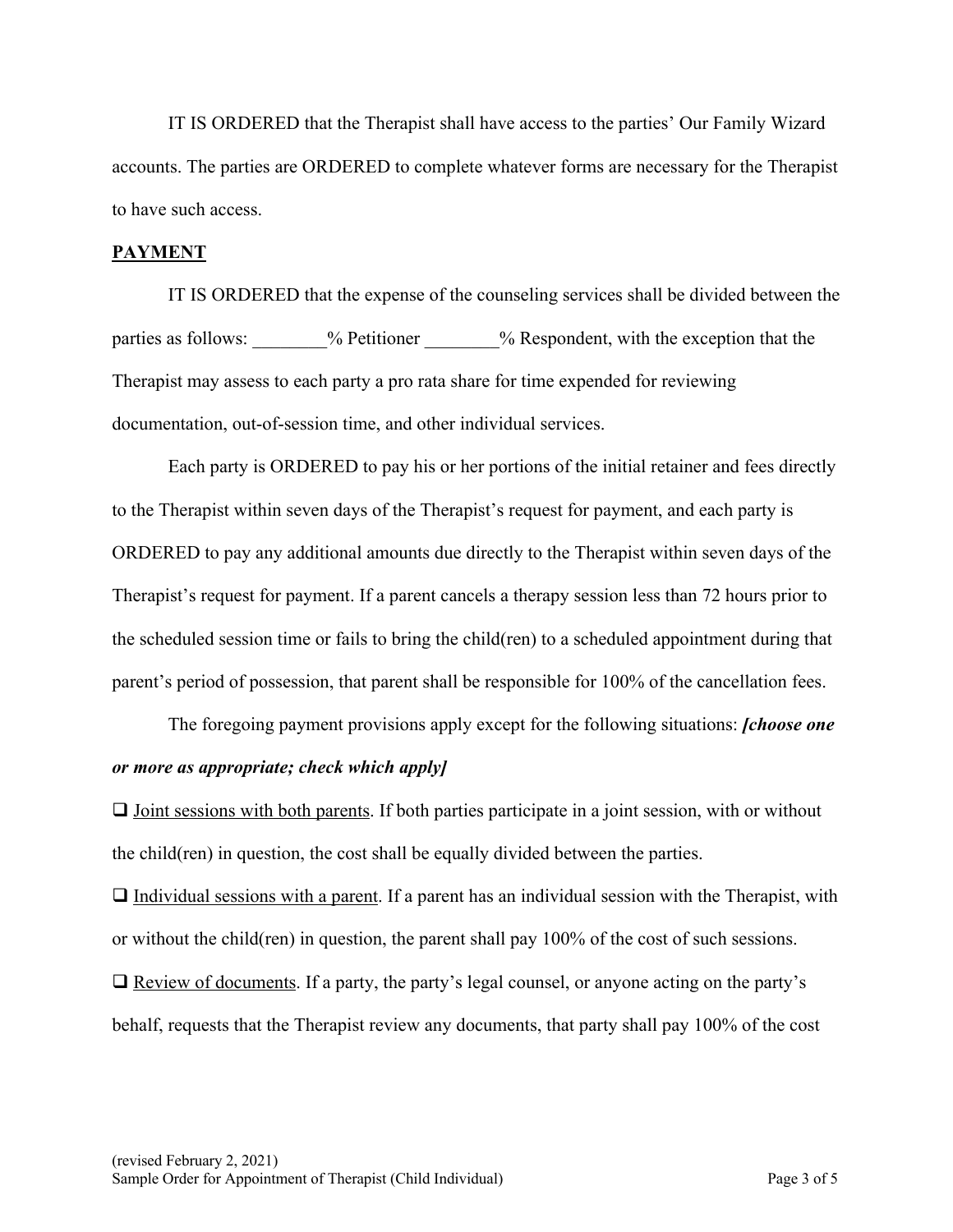for the time involved in such review. If the request is made jointly, the costs shall be equally divided between the parties.

 $\Box$  Communication with the Therapist. If a party, the party's legal counsel, or anyone acting on the party's behalf, requests to communicate with the Therapist, that party shall pay 100% of any cost. If the request is made jointly, the costs shall be equally divided between the parties.  $\Box$  Communication with third parties. If the Therapist communicates with a Parenting Facilitator,

any of the parties' or the child(ren)'s individual Therapists, or any other professional in connection with this litigation, the cost shall be equally divided between the parties.

 $\Box$  Appearances. If either party requests that the Therapist make an appearance in connection with the litigation, including depositions, hearings, trials, settlement conferences, or any other formal meeting,

 $\Box$  the cost shall be equally divided between the parties. *[OR]* 

 $\Box$  the cost shall be paid by the party who requests the Therapist's appearance.

 $\Box$  Written Reports. The cost of any written report that is requested shall be equally divided between the parties.

# **THERAPIST TESTIMONY**

IT IS ORDERED that the Therapist shall testify at any hearing in this case at the written request of any attorney of record sent via subpoena, which may be delivered to the Therapist via fax or e-mail. Unless payment for testimony is already addressed above, the requesting party shall be responsible for the Therapist's customary and usual fees for testifying and said fees shall be paid at least seven days prior to the hearing in the manner specified by the Therapist.

Therapy is not a substitute for a Child Custody Evaluation within the terms of Family Code Chapter 107; therefore, the Therapist shall not make recommendations as to the